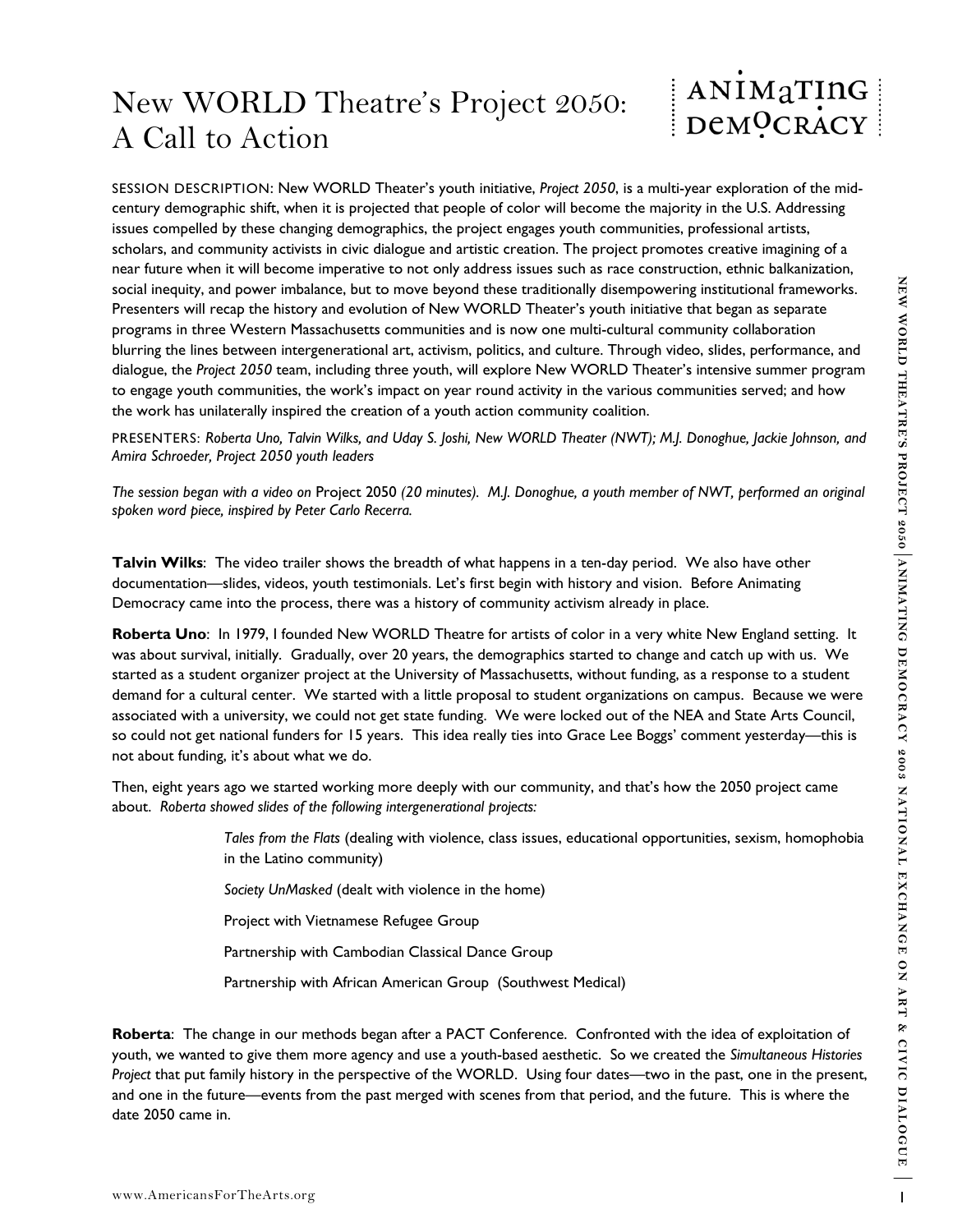**Uday Joshi**: Regarding the growth of the organization, there were only a few people involved in the beginning. Now there are 45. There were only 15 (available) spots last year, and I had 90 applications.

**Roberta**: It was weird to run a program with different rules for different communities. One would kick out youth for smoking, the other had smoking breaks. We didn't really know what their commitment was for us. We were trying to get scholars to connect with youth.

**Talvin** *(to youth participants)*: How did you get involved?

24 When the two matrix rest, we would get mos any help to the rest matrix in the rest and my distribution of the rest and the rest and the rest and the rest and the rest and the rest and the rest and the rest and the rest **M.J. Donoghue**: I started with a paid position as hip hop drummer. It totally busted my brain wide open into thinking about politics, and the media, and my relationship to the world. I've been involved in it ever since my sophomore year of high school. It's taught me so much, it's opened my mind to different aspects of performance. Taking beat-box classes, taking break dancing classes, the Knowledge for Power sessions. You kind of feel obligated to take from those sessions. It kind of seeps into your work naturally. Once I got out and started doing my own personal writing, I felt a responsibility to share the knowledge I'd learned at *2050*. It just infused itself into my work.

**Talvin**: Would anyone like to talk about the thematic structure?

**Amira Schroeder**: I joined the third year of *2050*. The theme that year was conflict. The Knowledge for Power sessions were about those themes. Talking about Vietnam, Cambodia, Homeland Security, Refugees...Other major themes: Identification, Exploitation, Negotiation, immigration...

**Uday**: The themes were developed by peer leaders who would talk with artists and scholars about what issues they wanted to investigate. This happened before the ten-day program started, and even before the youth arrived. There was lots of community dialogue, not just top-down structure.

**Roberta**: We'd have lots of brainstorming sessions with scholars, activists, elders, and artists—well-known and respected people.

**Talvin**: It is a ten-day process. The themes have already been chosen and scholars have identified what they want to do in the Knowledge for Power sessions.

**Uday**: We have a development process over 5 days, then the performance.

**Jackie Johnson**: The day is broken down into workshops—singing, songwriting, soundscapes, writing, beat boxing, break dancing—we also have the solo works.

**M.J.**: Solo chapters started to encourage youth to continue writing throughout the year.

**Uday**: After the artistic track, we would get into our scholar sessions.

**Roberta**: This is really important to bring everyone together. Artists are required to be there.

**Uday**: It's a great opportunity for intergenerational dialogue.

*(Video: Knowledge for Power session)* 

**Amira**: *Project 2050*, for me, was my savior. They helped me piece my soul back together, they helped me live. I could identify where I wanted to go, and I had the support to help me get there. I wrote before *2050*, but it was definitely random stuff. I would always write about everything but myself. (After *Project 2050*,) writing became an outlet. I turned to writing not just what's going on, but about myself. I was a poser before I came to *2050*. I know now that I can succeed. I stepped up into my own skin and saw the world through my own eyes.

*Amira performed a poem about striving for academic success:* 

"My voice, my voice, my voice, will sound out into eternity forever."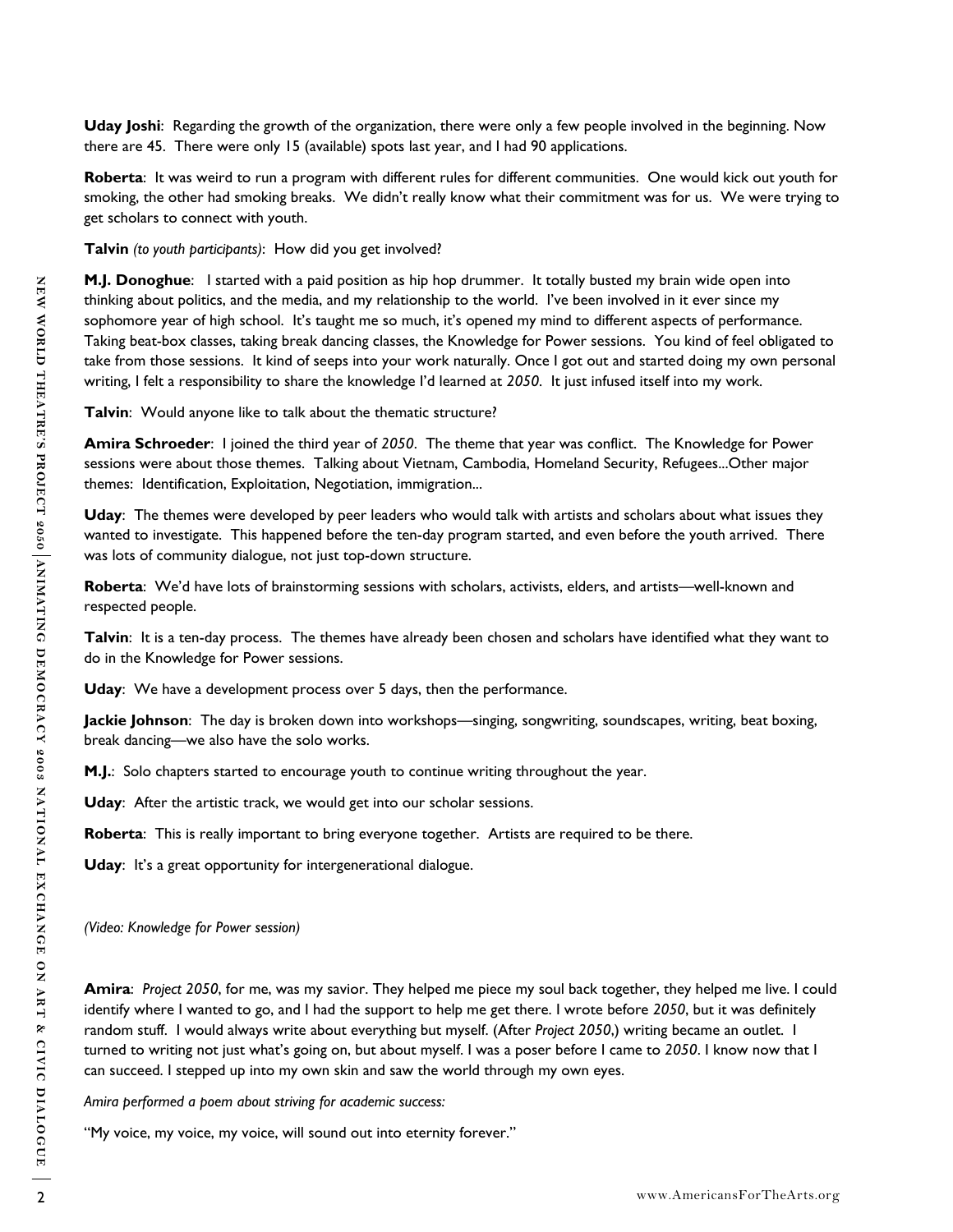**Jackie**: About the open mic session: The amount of people who wanted to get on the list was amazing.

**Amira**: There's so much support. Everybody feels really comfortable about getting up to the mic. I mean, everyone is going to hug you, maybe even a little too much.

## **QUESTIONS & DISCUSSION**

**Grace Lee Boggs**: How do you actually do this?

**Talvin**: There's a nomination process.

**Jackie**: We select people based on talents.

**Roberta**: The youth are all high school students from western Massachusetts, and the scholars are National. We started with Rockefeller money. We now have those kids who can afford to pay. The first year, all participants were paid because it was a project. We now have 20 youth counselors and peer leaders who are paid.

**Q**: I worked in a teen writing group. It's been hard for our youth to step up to the plate. What's the secret to the team spirit and getting more leadership in the group? How do you delegate leadership roles?

**M.J.**: I think having the same youth coming back has had a huge impact. They develop a confidence over time.

**Jackie**: The dynamics have to be really strong. There's this perception that the scholars and artists are not here to teach or preach. They're here to work with us. We're working together.

**Uday**: It's like a family aging and growing together. Our participants started out with the programs and come back to be peer leaders and artists.

**Talvin**: It's also about the creation of a product. It's a process, and there is an end goal. New WORLD continues to find ways that we can grow and evolve.

**Uday**: I've seen a lot of power-structured youth organizations. And for me, there could never be any authenticity or truth with that kind of structure.

**Liz Lerman, Liz Lerman Dance Exchange**: It's important, in the context of Animating Democracy, to describe dialogue and what that really means. Our project was to create as many types of dialogue. So there's no one model. It's in the art-making, and all of the depth of what your doing. It's our contention that it's a different type of dialogue when you're creating a product. When your ass is on the line—that's where dialogue really happens.

**Jackie**: A major concept was, How do we do this in the context of Hip Hop? So there's an aesthetic...

**Roberta**: Challenging the notion of "welfare theatre," I do understand that community-based theatre becomes associated with mediocre art. This is the Hip Hop generation. Let's bring them in and really push to stretch their limits, and go higher.

**Q:** How do you put together performances at the end of the ten-day period?

**Uday**: The first 3 days—pumping out knowledge, making sure everyone is on track. The pieces begin forming.

Tabrian: There's a nomination protess.<br>
Hother: We select propio bused on the lines of the most change in the station of the station are a NEW CHATREF and the station of the station of the particular were allowed to with t **Talvin**: It's an amazing, overwhelming process. There are strategies built in at the very beginning. One of the things we experimented with was overlapping artists having collaborative partners, who immediately hit up against what youth are responding to, and started talking and collaborating with youth. My role this year was to be more of a drama curator—getting a feel for things that connected, making lists of ideas: It's a fast process.

**Roberta**: You have to be nimble. If you come in with a curriculum, it's not going to work. Flexibility is key. It's okay if there isn't a product, or if someone doesn't want to participate: when you open it up like that, everybody does.